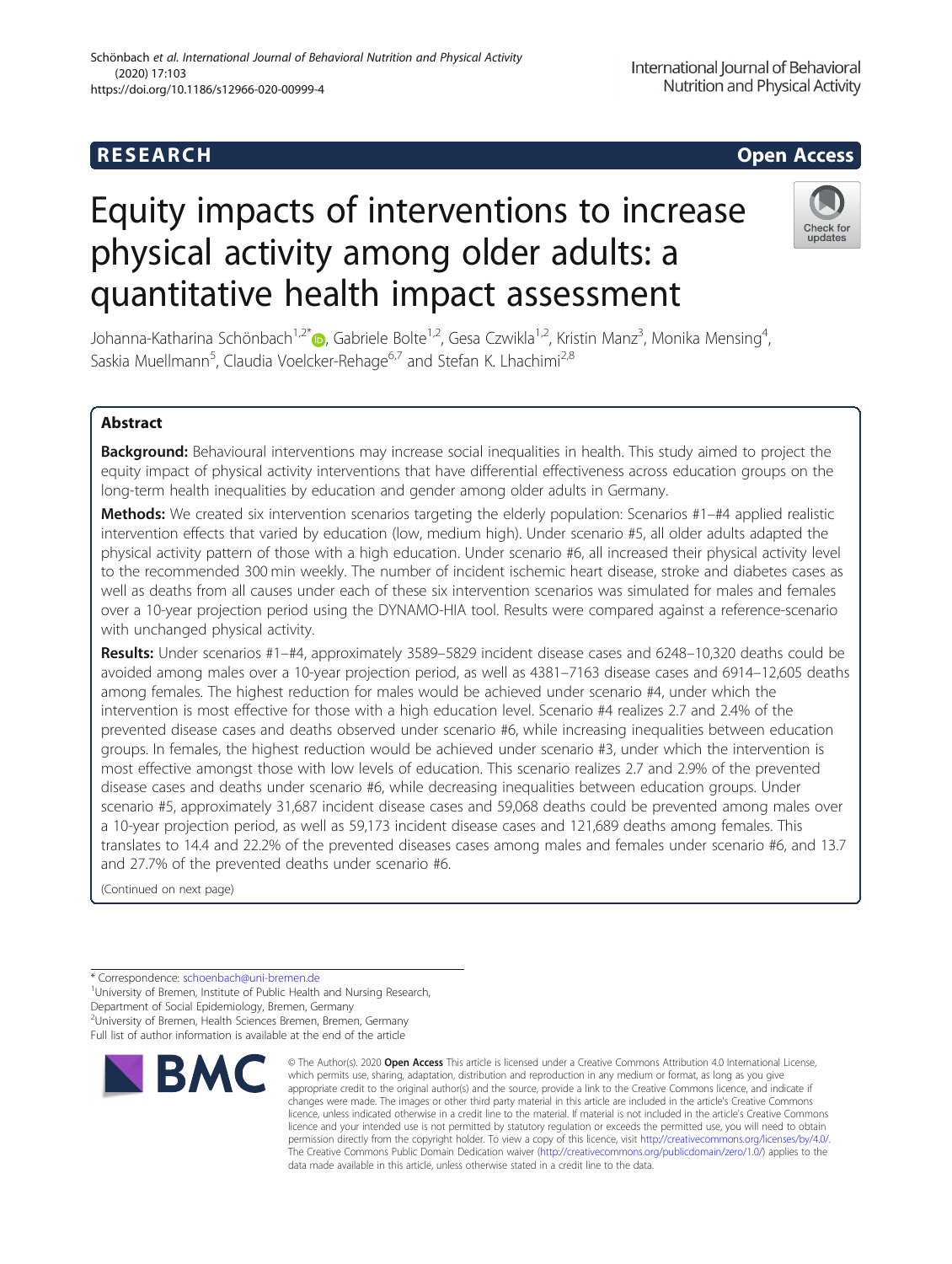#### (Continued from previous page)

**Conclusions:** This study shows how the overall population health impact varies depending on how the intervention-induced physical activity change differs across education groups. For decision-makers, both the assessment of health impacts overall as well as within a population is relevant as interventions with the greatest population health gain might be accompanied by an unintended increase in health inequalities.

Keywords: Health impact assessment, Physical activity, Social inequalities, Interventions, Older adults

#### Background

Physical activity is a major contributor to healthy ageing [[1,](#page-9-0) [2\]](#page-9-0). For instance, being sufficiently physically active has been shown to play an important role in the prevention of various non-communicable diseases frequently occurring in the older population such as cardiovascular diseases, diabetes and cancer [\[3](#page-9-0)–[5](#page-9-0)]. The World Health Organization (WHO) therefore recommends adults aged 65 years and above do a minimum of 150 min of moderate-intensity physical activity or 75 min of vigorous physical activity per week in addition to musclestrengthening activities. For additional health benefits, total weekly physical activity should be increased to 300 min of moderate-intensity, or 150 min of vigorousintensity [\[6](#page-9-0)]. However, only 59% of the European population over the age of 65 years achieve the recommended minimum level [[7](#page-9-0)].

Notable differences also exist between population groups characterised by gender or by education, which is a widely recognised indicator of socioeconomic position [[8\]](#page-9-0). In particular, recreational physical activity in elderly men is higher than in women, whereas domestic and garden-related physical activity in elderly women is higher than in men [[9\]](#page-9-0). At the same time, non-workrelated physical activity among older people with higher education (commonly defined as completed tertiary education) is more common than among those with low education (commonly defined as completed lower secondary school at most) [[9\]](#page-9-0). Among adults aged 65 years and above living in Germany, for example, 51% of women and 55% of men with higher education achieve at least 150 min of physical activity in their leisure time and with cycling for transport, compared to 29% of women and 36% of men with low education levels [\[10](#page-9-0)]. Because regular physical activity is a major determinant of health, these low levels of health-enhancing physical activity among less educated individuals are considered an important contributor to inequalities in health [[11](#page-9-0)– [13\]](#page-10-0). In Germany, the prevalence of different diseases, such as ischemic heart disease (IHD) [[14\]](#page-10-0), stroke [[15](#page-10-0)] and diabetes [[16](#page-10-0)], is higher among people with low levels of education than among those with higher education [[17\]](#page-10-0). Educational attainment may be relevant in this context because it can provide material and psychological resources for a healthy lifestyle [\[18](#page-10-0)]. For instance, education conveys knowledge as well as cognitive and emotional skills, which are important conditions that could enable adults to be more receptive to educational messages, modify risk behaviours and make healthy decisions over their life course. In addition to that, these skills may facilitate the communication and access to ap-propriate health services [[19,](#page-10-0) [20](#page-10-0)]. Furthermore, education is a strong determinant of future employment and income [[20\]](#page-10-0), and it may lead to social capital and a social network that provides advantages [\[21\]](#page-10-0). Given the high prevalence of insufficient physical activity in populations, the WHO considers physical activity to be an important target for health promotion [[2\]](#page-9-0). In its Global Action Plan, the WHO sets out to achieve a 15% reduction in physical inactivity by 2030 [\[22\]](#page-10-0). Synthesized evidence, often from randomized controlled trials [[23](#page-10-0), [24](#page-10-0)], provides an indication of what changes in physical activity can be expected from interventions. From these trials, however, it remains unclear what population level health effects can be expected from intervention-related changes in physical activity given differences in the age structure and incidence-prevalence-mortality profile of chronic diseases such as IHD, stroke and diabetes across populations. Previous research has also found that many of these studies do not examine potentially differential intervention effects by social characteristics, such as educational attainment [\[25,](#page-10-0) [26\]](#page-10-0).

It is particularly important that interventions are evaluated for different population groups as interventions that might be successful in a population overall may inadvertently increase health inequalities in particular groups. This is the case if socioeconomically advantaged groups benefit more from an intervention than disadvantaged groups. These inequalities may arise during different stages of an intervention and can relate to access, uptake, and coherence [\[27](#page-10-0)]. Interventions that rely on voluntary behaviour change can be particularly difficult in this regard as such interventions usually require considerable cognitive, psychological, time, and material resources that socioeconomically advantaged individuals tend to have more of [\[28\]](#page-10-0).

Health impact assessments systematically predict the future health impact of an intervention and its distribution within a specific population. By quantifying the overall effects of interventions for a particular context,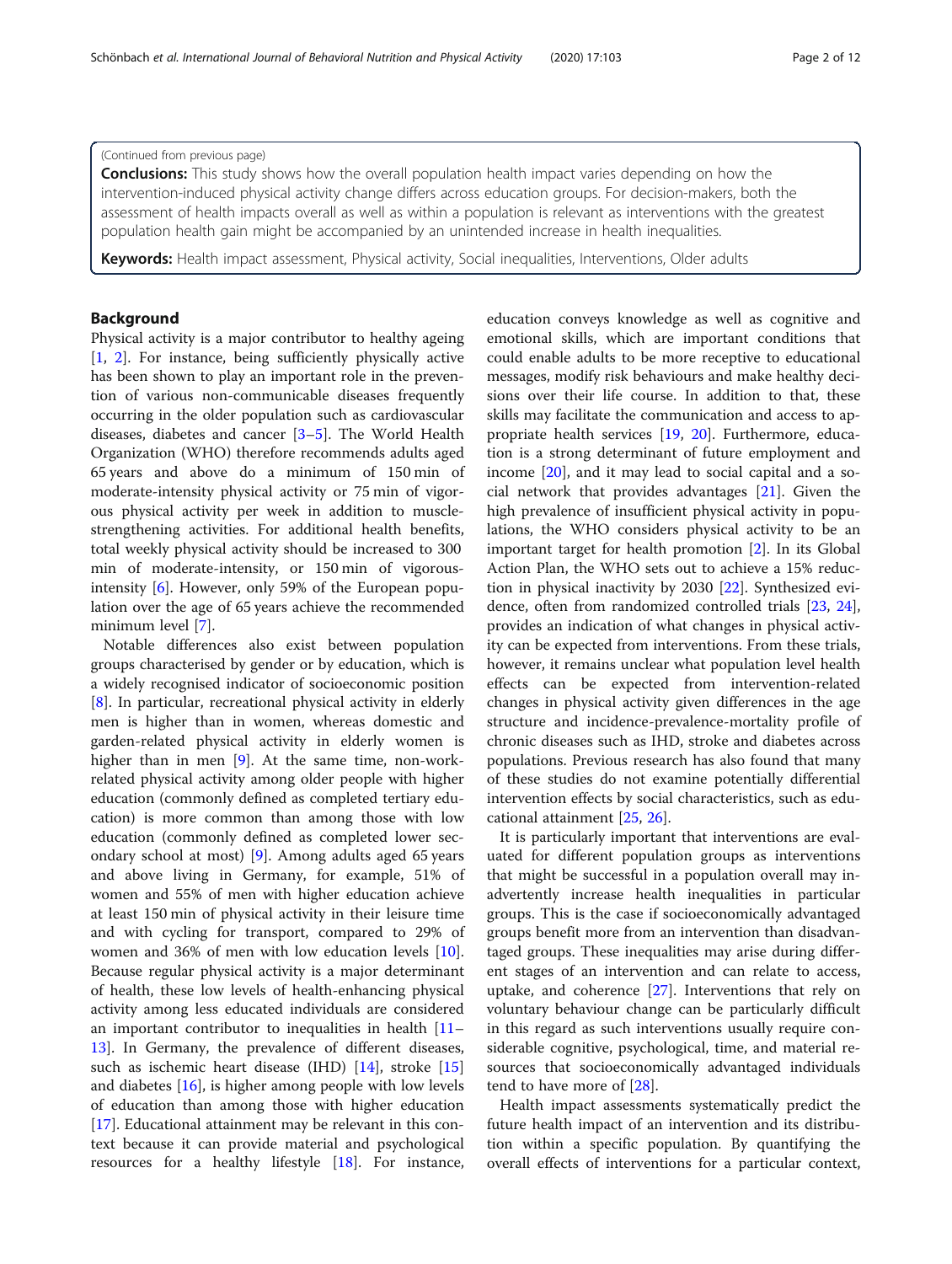health impact assessments enable policy makers to compare options and to make optimal decisions for a specific population of interest [[29\]](#page-10-0). Although health equity is considered a core element of health impact assessments [[30,](#page-10-0) [31](#page-10-0)], many quantitative assessments of intervention impacts on population health do not explicitly analyse potential differential impacts on population subgroups and their meaning for health inequities [[32](#page-10-0)–[34](#page-10-0)].

In this study, we conducted a health impact assessment of physical activity interventions that quantified both the long-term health gains and health inequalities if applied to the whole population of older adults in Germany. In particular, we examined how the effectiveness of the interventions may influence health disparities between females and males given different levels of educational attainment.

#### Methods

#### Context

This health impact assessment was conducted within the project "EQUAL – Equity impacts of interventions to increase physical activity" [[35\]](#page-10-0), which is a subproject of the research network "AEQUIPA – Physical activity and health equity: primary prevention for healthy ageing" [\[36](#page-10-0)].

The intervention effect estimates stem from the project "PROMOTE – Tailoring physical activity interventions to promote healthy ageing" [[37\]](#page-10-0), which is also a subproject of the AEQUIPA research network. Intervention scenarios were created to reflect typical policy choices.

#### Intervention scenarios

To model the health impacts of differences in the effectiveness of a physical activity intervention across social characteristics, we used the results of the PROMOTE project as a case study and also applied a range of hypothetical intervention scenarios.

PROMOTE consisted of two web-based interventions and a delayed intervention control group conducted among 589 adults aged 65 to 79 years in five German communities. Intervention group 1 received access to a web-based intervention for self-tracking physical activity behaviour. Intervention group 2 additionally received an activity tracker [\[37](#page-10-0)]. Re-analysis of the intervention effects was done according to a previously defined strategy within the EQUAL project [\[38](#page-10-0)]. This found the accelerometer-measured weekly moderate-to-vigorous physical activity (MVPA) in both intervention groups combined was 7.59 min higher than in the control group 12 weeks after baseline (end of intervention) after adjusting for baseline physical activity, community, valid weartime, season, age, gender and education level (95% CI: 2.58; 12.61;  $n = 350$ ). This effect was modelled in our scenario #1 (PROMOTE-undifferentiated). When taking effect modification by education into account, MVPA in the intervention group was 19.70 min higher (95% CI: − 18.7; 58.15;  $n = 6$ ) compared to the control group among those with low education, 5.80 min higher (95% CI: − 1.37; 12.97;  $n = 168$ ) among those with medium education and 9.53 min higher (95% CI: 2.30; 16.76;  $n = 176$ ) among those with high education (model adjusted for baseline physical activity, community, valid wear-time, season, age, gender and possible interaction of intervention group and gender). Although the stratified education effects were not statistically significant at the 95% level among the medium educated and low educated groups, we used these unbiased point estimates as pragmatic parameter estimates  $[39, 40]$  $[39, 40]$  $[39, 40]$  $[39, 40]$  for our scenario #2 (PROMOTE-differentiated). Due to the small sample size, the education-specific effect estimates from a reanalysis of the PROMOTE project could not be further differentiated by gender.

In addition to the PROMOTE case study, we modelled two scenarios in which intervention effects showed a different, fictitious gradient across education groups. In scenario #3 (Downward gradient), we modelled an intervention that is most effective in people with low education and least effective in people with high education. Scenario #3 may therefore represent interventions regarded as "universal policy with additional focus on gap" or "proportionate universalism" [\[41\]](#page-10-0). Interventions of these types benefit the whole population, but focus specifically on the most socioeconomically disadvantaged population groups [[41\]](#page-10-0). A reversed gradient with the least effectiveness in people with low education and the greatest effectiveness in those with high education was illustrated in scenario #4 (Upward gradient). Scenario #4 may be an example of a "potential increase in the variation of risk following a population-approach" intervention, in which those at lower risk exposure gain more benefits from the intervention than those at greater risk exposure [\[42\]](#page-10-0). Finally, we modelled two scenarios that completely eliminated inequality in physical activity between education groups. Scenario #5 (Equalize) assumed that people with low and medium levels of education adapted the same physical activity patterns as those with high education. In scenario #6 (*Guideline*) we assumed that all education groups increased their physical activity to the recommended 300 min per week. This scenario served as the most desirable policy goal and presented the maximum achievable health gain. An overview of scenarios is presented in Table [1.](#page-3-0)

In order to account for the intensity of activities (e.g. moderate, moderate-to-vigorous, vigorous), we converted the intervention effect from minutes in MVPA to the metabolic equivalent of task (MET)-hours per week (MET-hours). For this purpose, we multiplied the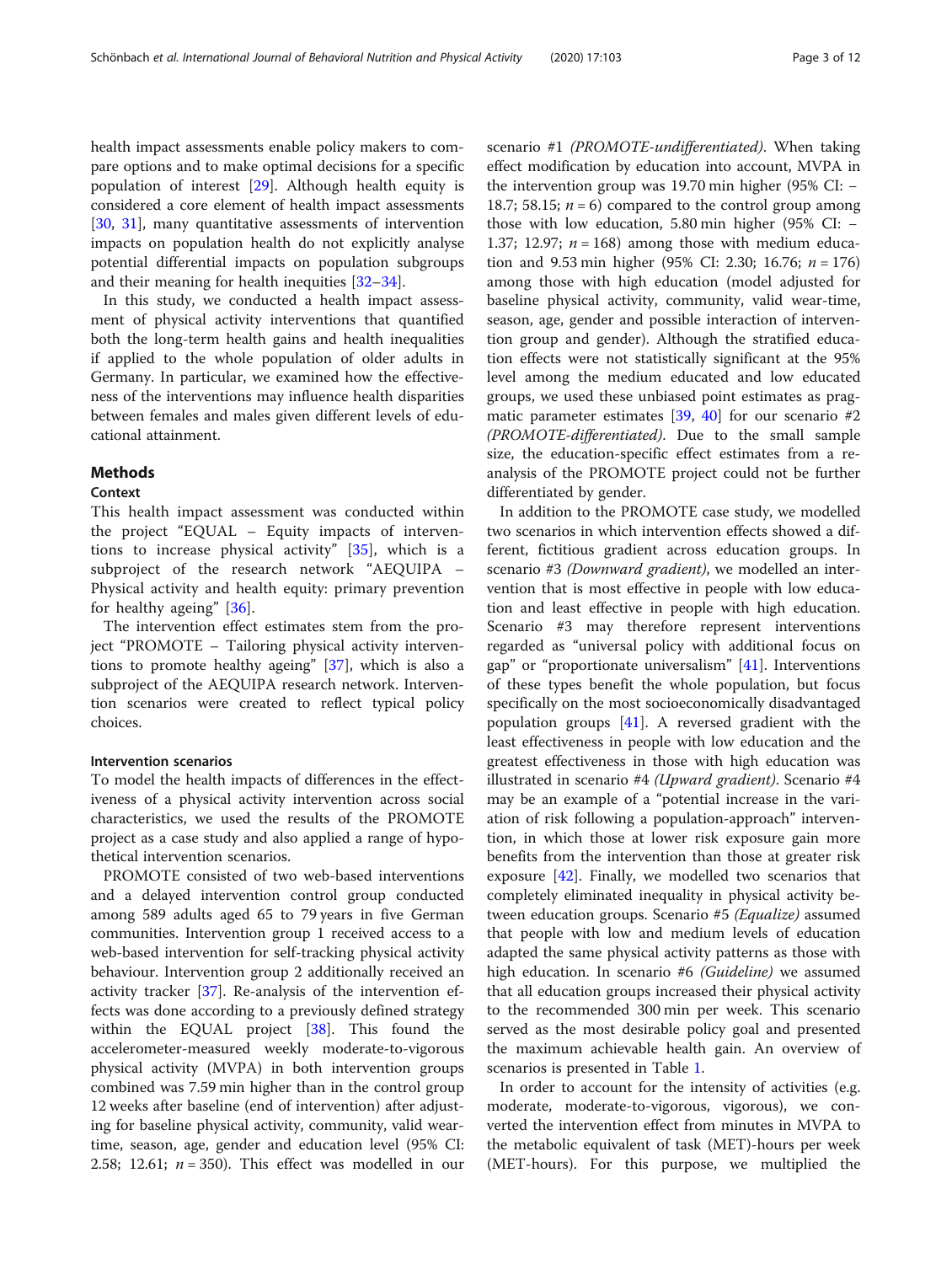<span id="page-3-0"></span>

|  |  | Table 1 Physical activity change in people aged ≥55 years across scenarios |
|--|--|----------------------------------------------------------------------------|
|  |  |                                                                            |

| Name of scenario             | Description of intervention-induced change in MVPA-minutes (and corresponding MET-hours <sup>a</sup> ) per week                                                                                                                                                      |
|------------------------------|----------------------------------------------------------------------------------------------------------------------------------------------------------------------------------------------------------------------------------------------------------------------|
| #Reference-scenario          | Physical activity remains at the currently observed level                                                                                                                                                                                                            |
| #1: PROMOTE-undifferentiated | +7.59 MVPA-minutes (+0.76 MET-hours) per week, for older adults with low, medium or high education                                                                                                                                                                   |
| #2: PROMOTE-differentiated   | +19.70 MVPA-minutes (+1.97 MET-hours) per week for older adults with low education,<br>+5.80 MVPA-minutes (+0.58 MET-hours) per week for older adults with medium education,<br>+9.53 MVPA-minutes (+0.95 MET-hours) per week for older adults with high education   |
| #3: Downward-gradient        | +19.70 MVPA-minutes (+1.97 MET-hours) per week for older adults with low education,<br>+9.53 MVPA-minutes (+0.95 MET-hours) per week for older adults with medium education,<br>+5.80 MVPA-minutes (+0.58 MET-hours) per week for older adults with high education   |
| #4: Upward-gradient          | +5.80 MVPA-minutes (+0.58 MET-hours) per week for older adults with low education,<br>+9.53 MVPA-minutes (+0.95 MET-hours) per week for older adults with medium education,<br>+ 19.70 MVPA-minutes (+ 1.97 MET-hours) per week for older adults with high education |
| #5: Equalizing               | All older adults with low or medium education adapt the physical activity profile of older adults with<br>high education                                                                                                                                             |
| #6: Guideline                | All older adults increase their physical activity level to ≥300 MVPA-minutes (≥22.50 MET-hours) per week                                                                                                                                                             |

a assuming 6 metabolic equivalents of tasks (METs) for activities in moderate-to-vigorous physical activity (MVPA) intensity, being the intersection of moderateintensity activities with an energy expenditure of 3–5.9 METs, and vigorous-intensity with ≥6 METs [[43](#page-10-0), [44\]](#page-10-0). Exemplary calculation: 7.59 MVPA-minutes\*6METs/60 min = 0.759 MET-hours

change in MVPA-minutes by the corresponding METvalue. MET values reflect the energy expenditure of specific activities and are expressed as multiples of the energy cost of sitting at rest, which is equivalent to 1 MET [[43,](#page-10-0) [44](#page-10-0)]. Activities of moderate-intensity are defined as 3–5.9 METs, while the energy expenditure required to perform vigorous-intensity activities are ≥6 METs [[43,](#page-10-0) [44\]](#page-10-0). We assigned MVPA a MET-value of 6, which is the intersection of both categories.

In all scenarios, we assumed that the interventioninduced physical activity change would occur immediately and population-wide in all people aged 55 and over, i.e. in the period of transition to retirement [\[24](#page-10-0)]. We assumed that the new physical activity pattern of this cohort would remain stable over the projection period (implemented in the DYNAMO-HIA software tool as zero transitions).

#### Physical activity over scenarios

We determined current physical activity levels from the German Health Update 2014/2015 (GEDA 2014/2015- EHIS) dataset [[45\]](#page-10-0). The GEDA 2014/2015-EHIS study was conducted by the Robert Koch Institute from November 2014 to July 2015. This study collected data from 24,016 adults aged 18 and above  $[10, 46]$  $[10, 46]$  $[10, 46]$  $[10, 46]$ . It implemented the questionnaire of the European Health Interview Survey (EHIS), which was coordinated by Eurostat and aimed to provide harmonized and comparable data not only on health determinants but also on health status, health care use and socioeconomic background variables for European countries [[46,](#page-10-0) [47](#page-10-0)]. To assess physical activity, the German version of the European Health Interview Survey-Physical Activity Questionnaire (EHIS-PAQ) was applied [[48,](#page-10-0) [49](#page-10-0)]. In the questionnaire, participants were asked how many days a week they were walking or biking for transportation, respectively. If they stated they walk or bike at least once a week, they were asked to indicate the duration per day (10 to 29 min, 30 to 59 min, 1 to  $\langle 2h, 2 \rangle$  to  $\langle 3h, \rangle$  2 h per day). Participants were also asked how many days a week they were doing physical activity in their leisure time (excluding transport related activities). If they stated that they were doing this at least once a week, they were asked to report the number of hours and minutes per week. We converted these minutes and hours spent in the differing physical activity domains to MET-hours per week. We assigned 'Walking' a MET-value of 3.3 [[44](#page-10-0)], 'Biking' a MET-value of 6 [\[44\]](#page-10-0) and 'Sport' a MET-value of 4.5 (the midpoint of moderate-intensity defined with 3–5.9 METs).

For each of the 22,354 participants with complete information on walking, biking and leisure time physical activity, the weekly minutes of all three domains were added together to create a combined variable of total physical activity in MET-hours per week.

The level of education in GEDA2014/2015-EHIS was based on the international standard classification of education (ISCED) [\[50](#page-10-0)]. GEDA2014/2015-EHIS categorizes education as 'low' (ISCED levels 0 to 2, i.e. early childhood education, primary education and lower secondary education), 'medium' (ISCED levels 3 to 4, i.e. upper secondary education and post-secondary non-tertiary education) and 'high' (ISCED levels 5 to 8, i.e. short-cycle tertiary education, Bachelor or equivalent level, Masters or equivalent level, or Doctoral or equivalent level) [\[51](#page-10-0)]. We fitted the individual-level physical activity data by gender, seven age groups (18–24, 25–34, 35–44, 45–54, 55–64, 65–69, 70+ years) and three education groups (low, medium, high) to a Weibull distribution. Using the Weibull's shape and scale parameter from the respective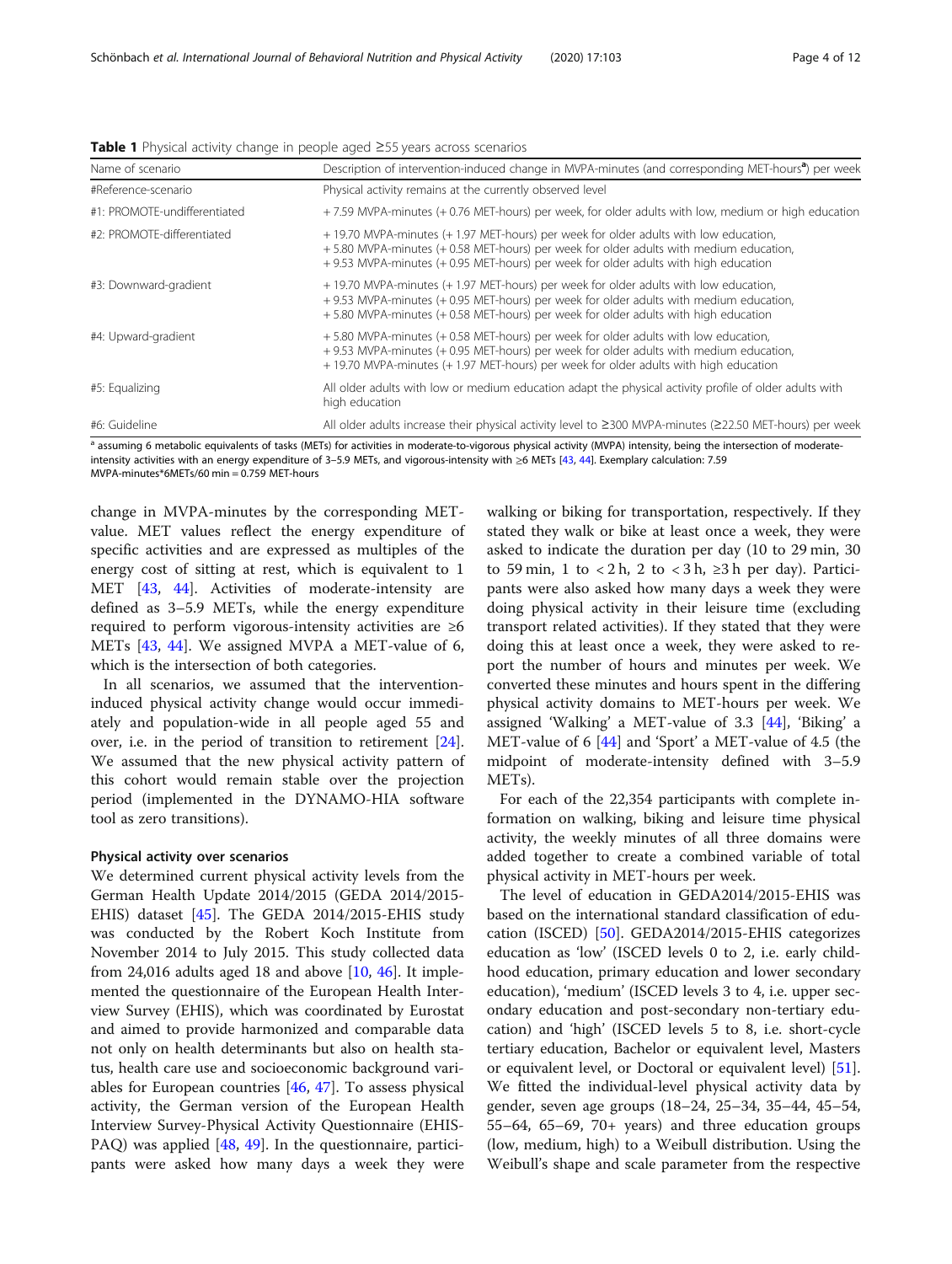fit, we calculated the mean physical activity by gender, age and education of the reference-scenario. For the intervention scenarios, we shifted the mean according to the intervention effect (see Table [1\)](#page-3-0).

For all scenarios, we estimated the proportion of people falling into three categories by gender, age and education: insufficiently active (0 < 11.25 MET-hours/ week), sufficiently active  $(≥11.25 < 22.5$  MET-hours/ week) and additionally active (≥22.5 MET-hours/week) (Table 2).

#### Relative risks

Associations between levels of physical activity and IHD, stroke, diabetes as well as all-cause mortality were identified from the literature. For IHD, stroke and diabetes, we used a meta-analysis that reported relative risks for an increase of 11.25 MET-hours/week, under the assumption that the relationship followed a 0.25 power transformation [\[52\]](#page-10-0). The relative risks were based on studies in which physical activity included at least two out of the four domains of leisure, household, active travel, and occupational activity.

For all-cause mortality, we used relative risks from a published pooled analysis that reported the relative risk for seven categories of MET-hours per week. In the underlying studies, physical activity included walking, jogging or running, swimming, tennis, bicycling, aerobics, and dance [[53](#page-10-0)].

The relative risks for IHD, stroke, diabetes as well as all-cause mortality are shown in Table [3](#page-5-0). We applied the same relative risks to all three education groups.

#### Population and disease data

Data on Germany's population size, age-composition, projected births and mortality as well as disease incidence, prevalence and mortality for IHD, stroke and type 2 diabetes were derived from the DYNAMO-HIA database, which is publicly available from the DYNAMO-HIA website [\[54](#page-10-0)]. The data is provided by gender for each age year from 0 to 95, as needed for the health impact assessment.

#### Dynamic modelling

In order to quantify the health impacts of the respective changes in physical activity, we used DYNAMO-HIA. DYNAMO-HIA is a software tool to conduct

quantitative health impact assessments [[55,](#page-10-0) [56\]](#page-10-0) that is freely available from the website [\[54](#page-10-0)] and has previously been used for other health impact assessments [[57](#page-10-0)–[64](#page-11-0)].

In this health impact assessment, the DYNAMO-HIA software tool projected the six intervention scenarios in comparison to the reference-scenario over a projection period of 10 years. This projection period is the recommended time span [[65\]](#page-11-0) and is in line with previous health impact assessments [[60](#page-11-0), [63](#page-11-0), [64](#page-11-0)].

DYNAMO-HIA first classified the simulated individuals to a physical activity category for every year in the simulation. Each individual was then assigned the probability of having a disease and the probability of being alive [\[56](#page-10-0)]. At the end of the simulation, disease incidences and deaths from all causes for males and females were compared between the scenarios.

#### Results

We present the results for each scenario in turn. The overall and education-specific differences between each of the six intervention scenarios in comparison to the reference-scenario are shown in Table [4](#page-6-0) for the cumulated number of incident IHD, stroke and diabetes cases and in Table [5](#page-7-0) for deaths from all causes.

#### Reference scenario

Summed over the 10-year projection period, 2,289,341 male and 2,385,012 female incident IHD, stroke and diabetes cases as well as 3,426,790 male and 3,977,866 female deaths are expected to occur under the reference scenario among those aged 55 years and older in projection year 1.

#### Scenario #6 (Guideline)

Under scenario #6 (Guideline), 219,783 male and 266, 496 female incident disease cases as well as 430,143 male and 439,722 female deaths could be eliminated by moving all adults to the highest physical activity category.

#### Scenarios #1 to #4: intervention-induced health effects in males

Among the first four scenarios, the smallest reduction compared to the reference scenario in males is expected to occur under scenario #1 (PROMOTE-undifferentiated). Under scenario #1, there are 3589 fewer incident IHD, stroke and diabetes cases as well as 6248 fewer

Table 2 Categorization of physical activity levels

| Category              | Physical activity in moderate-intensity (with corresponding MET-hours) per week <sup>a</sup>                              |
|-----------------------|---------------------------------------------------------------------------------------------------------------------------|
| Insufficiently active | <150 min of physical activity in moderate-intensity (corresponding to <11.25 MET-hours) per week                          |
| Sufficiently active   | $\geq$ 150 < 300 min of physical activity in moderate-intensity (corresponding to $\geq$ 11.25 < 22.5 MET-hours) per week |
| Additionally active   | $\geq$ 300 min of physical activity in moderate-intensity (corresponding to $\geq$ 22.5 MET-hours) per week               |

a assuming 4.5 metabolic equivalents of tasks (METs) since moderate-intensity activities require an energy expenditure of 3-5.9 METs [\[43](#page-10-0), [44](#page-10-0)]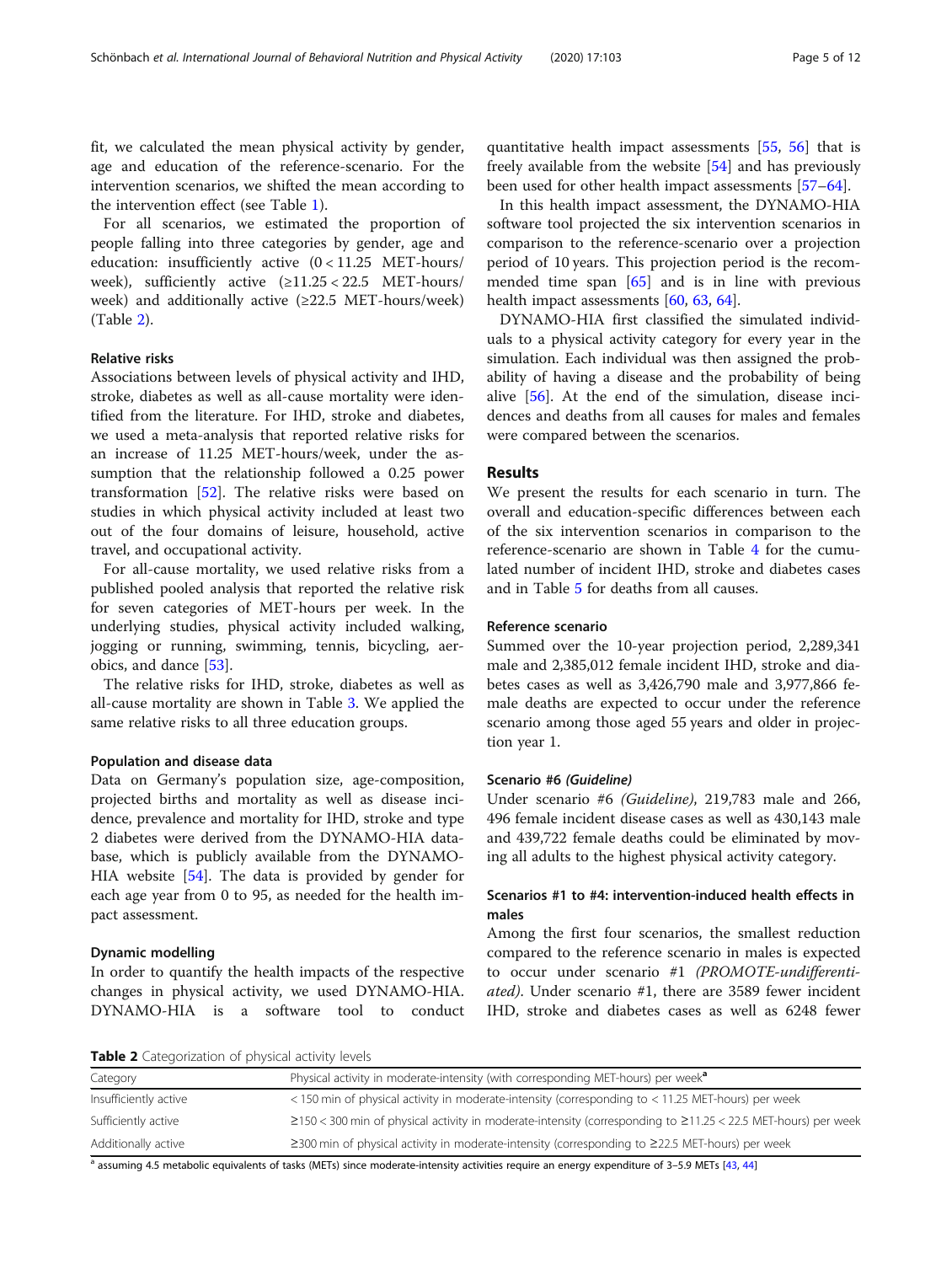| Page 6 of 12 |
|--------------|
|--------------|

| Outcome             | Original RRs as presented in publications                                                                                                                                                                                                                                                           | Transformed relative risks  |                                       |                           |
|---------------------|-----------------------------------------------------------------------------------------------------------------------------------------------------------------------------------------------------------------------------------------------------------------------------------------------------|-----------------------------|---------------------------------------|---------------------------|
|                     |                                                                                                                                                                                                                                                                                                     | 0 < 11.25<br>MET-hours/week | $\geq$ 11.25 < 22.5<br>MET-hours/week | 222.5<br>MET-hours/week   |
| <b>IHD</b>          | 11.25 MET-hours/week increase: RR = 0.77<br>[52]                                                                                                                                                                                                                                                    | $1.00$ (m, f)               | $0.77$ (m, f)                         | $0.73$ (m, f)             |
| <b>Stroke</b>       | 11.25 MET-hours/week increase: RR = 0.78<br>[52]                                                                                                                                                                                                                                                    | $1.00$ (m, f)               | $0.78$ (m, f)                         | $0.74$ (m, f)             |
| <b>Diabetes</b>     | 11.25 MFT-hours/week increase: $RR = 0.73$<br>[52]                                                                                                                                                                                                                                                  | $1.00$ (m, f)               | $0.73$ (m, f)                         | $0.68$ (m, f)             |
| All-cause mortality | 0 MET-hours/week: $RR = 1$ (m, f);<br>$0.1 < 7.5$ MET-hours/week: RR = 0.82 (m), RR = 0.77 (f);<br>7.5 < 15 MET-hours/week: RR = 0.71 (m), 0.67 (f);<br>$15 < 22.5$ MET-hours/week: RR = 0.63 (m), RR = 0.64 (f);<br>$22.5 < 40$ MET-hours/week: RR 0.61 (m), RR = 0.60 (f):<br>$[53]$ <sup>2</sup> | $1.00$ (m, f)               | $0.70$ (m),<br>0.68(f)                | $0.61$ (m),<br>$0.64$ (f) |

<span id="page-5-0"></span>Table 3 Relative risks for IHD, stroke, diabetes and all-cause mortality

IHD Ischemic heart disease; MET Metabolic equivalent of task; m Males; f Females; RR Relative risks.<br><sup>1</sup> All of the studies underlying the meta-analysis are adjusted for multiple potential confounding variables, but not al study; the estimate from meta-analysis was unadjusted for BMI

<sup>2</sup> Adjusted for smoking, alcohol, education, marital status, history of cancer, history of heart disease and BMI

deaths. This is then followed by scenario #2 (PRO-MOTE-differentiated), scenario #3 (Downward-gradient) and scenario #4 (Upward-gradient). There are 5829 fewer incident disease cases and 10,320 fewer deaths in scenario #4 compared to the reference scenario.

#### Scenarios #1 to #4: distribution of intervention-induced health gain in males

In two of these scenarios, #2 (PROMOTE-differentiated) and #4 (Upward-gradient), the largest proportion of the overall health benefit occurs amongst males with high education, while the lowest proportion occurs amongst those with low education. In scenario #1 (PROMOTEundifferentiated), half of the overall health benefit is experienced by males with medium education, while one third is experienced by males with high education and one fifth is experienced by those with low education. In scenario #3 (Downward-gradient), half of the health benefit is experienced by those with medium education and one quarter experienced by each of the low and high education groups, respectively.

#### Scenarios #1 to #4: proportion of the maximal achievable health gain in males

The reduction of incident disease cases and the reduction of deaths in males under scenario #1 (PROMOTEundifferentiated) corresponds to 1.6 and 1.5% of what could maximally be reduced under scenario #6 (Guideline). This is followed by scenario #2 (PROMOTE-differentiated) and #3 (Downward-gradient), up to scenario #4 (Upward-gradient). Scenario #4 avoids 2.7% of the incident disease cases and 2.4% of the deaths that could maximally be reduced. With regard to education level, males with low levels of education achieve more, or at least as much, of the maximum achievable health gains

than medium and high education groups under scenario #1 (PROMOTE-undifferentiated), scenario #2 (PRO-MOTE-differentiated) and scenario #3 (Downward-gradient). In scenario #4 (Upward-gradient), males with higher levels of education experience more of the maximally achievable health gains than the low or medium education groups.

#### Scenarios #1 to #4: intervention-induced health effects in females

For females, the smallest reduction among the first four scenarios compared to the reference-scenario is expected to occur under scenario #1 (PROMOTE-undifferentiated). Under this scenario, there are 4381 fewer incident IHD, stroke and diabetes cases as well as 6914 fewer deaths. This is followed by scenario #4 (Upward-gradient), scenario #2 (PROMOTE-differentiated) and then scenario #3 (Downward-gradient), under which there are 7163 fewer disease cases and 12,605 fewer deaths.

### Scenarios #1 to #4: distribution of intervention-induced health gain in females

Across all four scenarios, the smallest share of health benefit is experienced by those with high education. In scenarios #2 (PROMOTE-differentiated) and #3 (Downward-gradient), approximately two thirds of the overall health benefit is experienced by females with low education and not more than 10% by those with high education. In scenario #4 (*Upward-gradient*), half of the health benefit is experienced by females with medium education and one third by those with low education. In scenario #1 (PROMOTE-undifferentiated), more than 40% is experienced by females with low and medium education, each.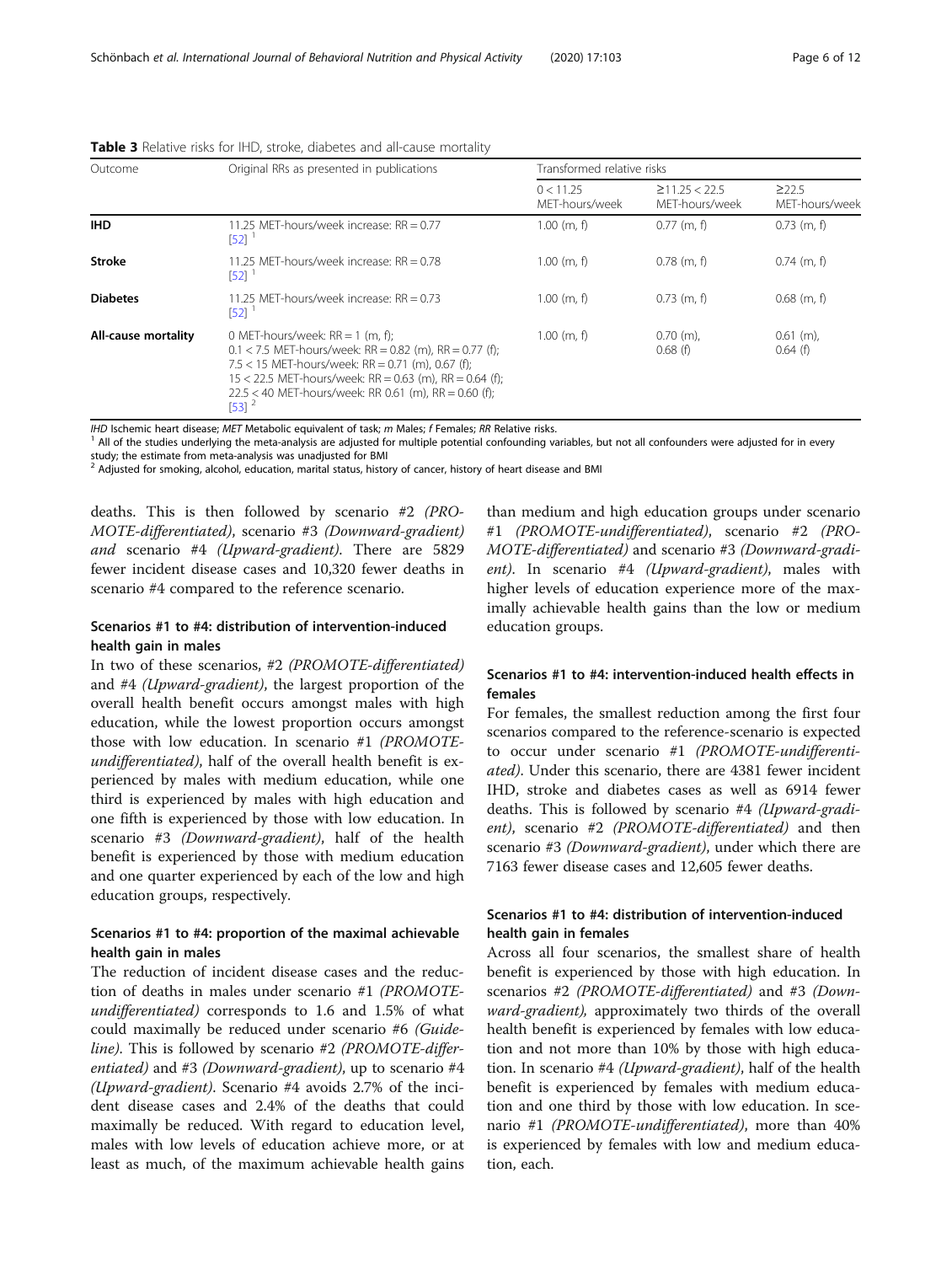|                                                                                                                                                                                     | Males      |                  |                            |                   | Females    |                  |                     |                   |
|-------------------------------------------------------------------------------------------------------------------------------------------------------------------------------------|------------|------------------|----------------------------|-------------------|------------|------------------|---------------------|-------------------|
| Scenarios                                                                                                                                                                           | Overall    | Low<br>education | <b>Medium</b><br>education | High<br>education | Overall    | Low<br>education | Medium<br>education | High<br>education |
| Incident cases in the reference-scenario                                                                                                                                            |            |                  |                            |                   |            |                  |                     |                   |
| #Ref: Reference-scenario                                                                                                                                                            | 2,289,341  | 269,392          | 1,279,684                  | 740,265           | 2,385,012  | 908,950          | 1,227,391           | 248,671           |
| Intervention-induced health effects (Difference in incident cases between intervention scenarios and reference-scenario)                                                            |            |                  |                            |                   |            |                  |                     |                   |
| #1: PROMOTE-undifferentiated                                                                                                                                                        | $-3589$    | $-677$           | $-1694$                    | $-1218$           | $-4381$    | $-1893$          | $-1922$             | $-566$            |
| #2: PROMOTE-differentiated                                                                                                                                                          | $-3743$    | $-1045$          | $-1256$                    | $-1442$           | $-6220$    | $-4334$          | $-1264$             | $-622$            |
| #3: Downward-gradient                                                                                                                                                               | $-4172$    | $-1045$          | $-2128$                    | $-999$            | $-7163$    | $-4334$          | $-2463$             | $-366$            |
| #4: Upward-gradient                                                                                                                                                                 | $-5829$    | $-555$           | $-2128$                    | $-3146$           | $-4966$    | $-1531$          | $-2463$             | $-972$            |
| #5: Equalizing                                                                                                                                                                      | $-31.687$  | $-8380$          | $-23,307$                  | $\mathbf{0}$      | $-59.173$  | $-37,841$        | $-21,332$           | $\mathbf{0}$      |
| #6: Guideline                                                                                                                                                                       | $-219.783$ | $-29,969$        | $-127.878$                 | $-61.936$         | $-266.496$ | $-112.281$       | $-131.041$          | $-23,174$         |
| Distribution of intervention-induced health gain (Education-specific intervention effects measured against overall intervention effect)                                             |            |                  |                            |                   |            |                  |                     |                   |
| #1: PROMOTE-undifferentiated                                                                                                                                                        | 100%       | 18.9%            | 47.2%                      | 33.9%             | 100%       | 43.2%            | 43.9%               | 12.9%             |
| #2: PROMOTE-differentiated                                                                                                                                                          | 100%       | 27.9%            | 33.6%                      | 38.5%             | 100%       | 69.7%            | 20.3%               | 10.0%             |
| #3: Downward-gradient                                                                                                                                                               | 100%       | 25.0%            | 51.0%                      | 23.9%             | 100%       | 60.5%            | 34.4%               | 5.1%              |
| #4: Upward-gradient                                                                                                                                                                 | 100%       | 9.5%             | 36.5%                      | 54.0%             | 100%       | 30.8%            | 49.6%               | 19.6%             |
| #5: Equalizing                                                                                                                                                                      | 100%       | 26.4%            | 73.6%                      | $0.0\%$           | 100%       | 63.9%            | 36.1%               | 0.0%              |
| #6: Guideline                                                                                                                                                                       | 100%       | 13.6%            | 58.2%                      | 28.2%             | 100%       | 42.1%            | 49.2%               | 8.7%              |
| Proportion of the maximal achievable health gain (Intervention-induced health effects in scenarios #1 to #5 measured against<br>intervention-induced health effects in scenario #6) |            |                  |                            |                   |            |                  |                     |                   |
| #1: PROMOTE-undifferentiated                                                                                                                                                        | 1.6%       | 2.3%             | 1.3%                       | 2.0%              | 1.6%       | 1.7%             | 1.5%                | 2.4%              |
| #2: PROMOTE-differentiated                                                                                                                                                          | 1.7%       | 3.5%             | 1.0%                       | 2.3%              | 2.3%       | 3.9%             | 1.0%                | 2.7%              |
| #3: Downward-gradient                                                                                                                                                               | 1.9%       | 3.5%             | 1.7%                       | 1.6%              | 2.7%       | 3.9%             | 1.9%                | 1.6%              |
| #4: Upward-gradient                                                                                                                                                                 | 2.7%       | 1.9%             | 1.7%                       | 5.1%              | 1.9%       | 1.4%             | 1.9%                | 4.2%              |
| #5: Equalizing                                                                                                                                                                      | 14.4%      | 28.0%            | 18.2%                      | 0.0%              | 22.2%      | 33.7%            | 16.3%               | 0.0%              |
| #6: Guideline                                                                                                                                                                       | 100.0%     | 100.0%           | 100.0%                     | 100.0%            | 100.0%     | 100.0%           | 100.0%              | 100.0%            |

<span id="page-6-0"></span>Table 4 Incident IHD, stroke and diabetes cases, cumulated over the 10-year projection period (among people aged ≥55 years in projection year 1)

#### Scenarios #1 to #4: proportion of the maximal achievable health gain in females

Among females, the reduction of incident disease cases and the reduction of deaths under each of the first four scenarios corresponds to 1.6% of what could maximally be reduced under scenario #6 (Guideline). This is followed by scenario #4 ( $Up$ ward-gradient) and #2 (PROMOTE-differentiated) and then scenario #3 (Downward-gradient), which avoids 2.7 and 2.9% of the maximum number of reducible incident disease cases and deaths. In scenario #2 (PROMOTE-differentiated) and #3 (Downwardgradient), females with low levels of education achieve more of the maximal achievable health gains than medium or highly educated females. Scenario #1 (PROMOTE-undifferentiated) and #4 (Upwardgradient) realize more of the maximally achievable health gains for highly educated females than for low and medium educated.

#### Scenario #5 (Equalizing)

If people with low and medium education adapted the physical pattern of people with high education as simulated in scenario #5 (Equalizing), the number of incident IHD, stroke and disease cases would be reduced by 31, 687 in males and 59,173 in females. Moreover, the number of deaths would be reduced by 59,068 and 121, 689, respectively. This corresponds to 14.4 and 22.2% of the maximal reducible incident disease cases as shown in scenario #6 (Guideline), as well as 13.7 and 27.7% of the maximal reducible number of respective deaths among males and females.

### **Discussion**

#### Discussion of the main findings

We used the DYNAMO-HIA software tool to model the long-term population health effects from physical activity interventions. We applied our model to the whole population aged ≥55 years in Germany, and examined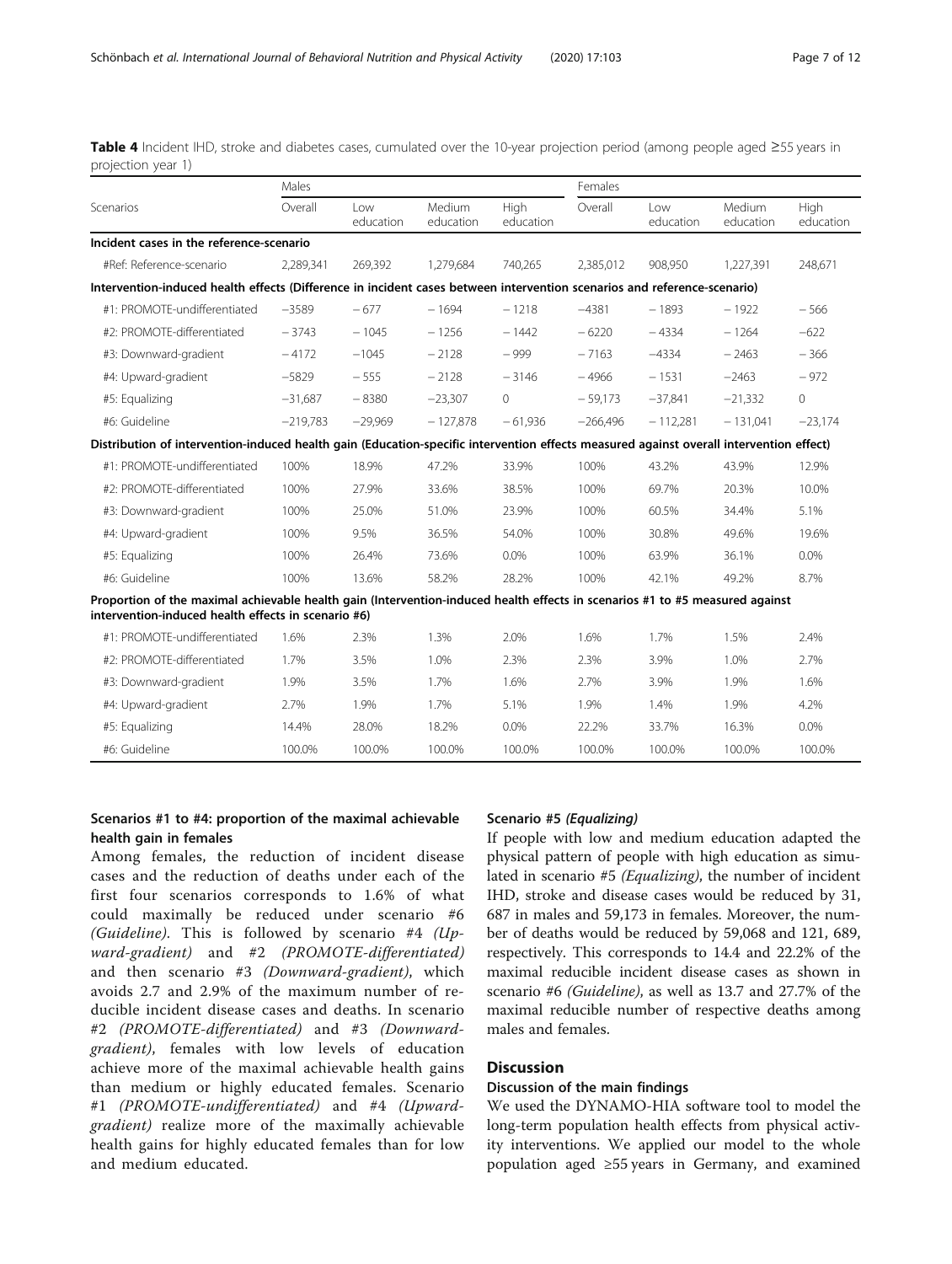|                                                                                                                                                      | Males      |                  |                     |                   | Females    |                  |                            |                   |
|------------------------------------------------------------------------------------------------------------------------------------------------------|------------|------------------|---------------------|-------------------|------------|------------------|----------------------------|-------------------|
| Scenarios                                                                                                                                            | Overall    | Low<br>education | Medium<br>education | High<br>education | Overall    | Low<br>education | <b>Medium</b><br>education | High<br>education |
| Deaths in the reference-scenario                                                                                                                     |            |                  |                     |                   |            |                  |                            |                   |
| #Ref: Reference-scenario                                                                                                                             | 3.426.790  | 419.697          | 1,912,300           | 1.094.793         | 3,977,866  | 1,677,687        | 1.941.934                  | 358,245           |
| Intervention-induced health effects (Difference in deaths between intervention scenarios and reference-scenario)                                     |            |                  |                     |                   |            |                  |                            |                   |
| #1: PROMOTE-undifferentiated                                                                                                                         | $-6248$    | $-1065$          | $-2962$             | $-2221$           | $-6914$    | $-3452$          | $-2912$                    | $-550$            |
| #2: PROMOTE-differentiated                                                                                                                           | $-6713$    | $-1771$          | $-2231$             | $-2711$           | $-11,422$  | $-8678$          | $-2120$                    | $-624$            |
| #3: Downward-gradient                                                                                                                                | $-7437$    | $-1771$          | $-3834$             | $-1832$           | $-12,605$  | $-8678$          | $-3558$                    | $-369$            |
| #4: Upward-gradient                                                                                                                                  | $-10.320$  | $-904$           | $-3834$             | $-5582$           | $-7187$    | $-2672$          | $-3558$                    | $-957$            |
| #5: Equalizing                                                                                                                                       | $-59.068$  | $-15,199$        | $-43.869$           | $\Omega$          | $-121.689$ | $-85,603$        | $-36.086$                  | $\circ$           |
| #6: Guideline                                                                                                                                        | $-430,143$ | $-59,414$        | $-249,121$          | $-121,608$        | $-439,722$ | $-213,319$       | $-195,575$                 | $-30,828$         |
| Distribution of health benefits (Education-specific intervention effects measured against overall intervention effect)                               |            |                  |                     |                   |            |                  |                            |                   |
| #1: PROMOTF-undifferentiated                                                                                                                         | 100%       | 17.0%            | 47.4%               | 35.5%             | 100%       | 49.9%            | 42.1%                      | 8.0%              |
| #2: PROMOTE-differentiated                                                                                                                           | 100%       | 26.4%            | 33.2%               | 40.4%             | 100%       | 76.0%            | 18.6%                      | 5.5%              |
| #3: Downward-gradient                                                                                                                                | 100%       | 23.8%            | 51.6%               | 24.6%             | 100%       | 68.8%            | 28.2%                      | 2.9%              |
| #4: Upward-gradient                                                                                                                                  | 100%       | 8.8%             | 37.2%               | 54.1%             | 100%       | 37.2%            | 49.5%                      | 13.3%             |
| #5: Equalizing                                                                                                                                       | 100%       | 25.7%            | 74.3%               | $0.0\%$           | 100%       | 70.3%            | 29.7%                      | $0.0\%$           |
| #6: Guideline                                                                                                                                        | 100%       | 13.8%            | 57.9%               | 28.3%             | 100%       | 48.5%            | 44.5%                      | 7.0%              |
| Proportion of the maximal achievable health gain (Intervention effects in scenarios #1 to #5 measured against intervention effect in<br>scenario #6) |            |                  |                     |                   |            |                  |                            |                   |
| #1: PROMOTE-undifferentiated                                                                                                                         | 1.5%       | 1.8%             | 1.2%                | 1.8%              | 1.6%       | 1.6%             | 1.5%                       | 1.8%              |
| #2: PROMOTE-differentiated                                                                                                                           | 1.6%       | 3.0%             | 0.9%                | 2.2%              | 2.6%       | 4.1%             | 1.1%                       | 2.0%              |
| #3: Downward-gradient                                                                                                                                | 1.7%       | 3.0%             | 1.5%                | 1.5%              | 2.9%       | 4.1%             | 1.8%                       | 1.2%              |
| #4: Upward-gradient                                                                                                                                  | 2.4%       | 1.5%             | 1.5%                | 4.6%              | 1.6%       | 1.3%             | 1.8%                       | 3.1%              |
| #5: Equalizing                                                                                                                                       | 13.7%      | 25.6%            | 17.6%               | 0.0%              | 27.7%      | 40.1%            | 18.5%                      | $0.0\%$           |
| #6: Guideline                                                                                                                                        | 100.0%     | 100.0%           | 100.0%              | 100.0%            | 100.0%     | 100.0%           | 100.0%                     | 100.0%            |

<span id="page-7-0"></span>

| Table 5 Deaths from all causes cumulated over the 10-year projection period (among people aged ≥55 years in projection year 1) |  |  |  |  |  |
|--------------------------------------------------------------------------------------------------------------------------------|--|--|--|--|--|
|--------------------------------------------------------------------------------------------------------------------------------|--|--|--|--|--|

how differential effectiveness across education groups impact health disparities.

Presuming a similar physical activity change in all education groups, as in scenario #1 (PROMOTE-undifferentiated), our results showed that approximately 3589 disease cases and 6248 deaths among males as well as 4381 disease cases and 6914 deaths in females could be saved over a 10-year projection period. The overall population health effects for males do not change in a substantial way when differential effectiveness across education groups is taken into account as in scenario #2 (PROMOTE-differentiated). Amongst females, however, the overall population health benefit would increase substantially with 6220 averted disease cases and 11,422 avoided deaths. Thus, our results emphasize that the evaluation of education-specific intervention effects is crucial for assessing the magnitude of the exact population health impact. This finding is important, since previous research has highlighted the fact that studies on health impact assessments of physical activity interventions often do not examine how intervention

effects can differ by social characteristics such as education [[25](#page-10-0), [26\]](#page-10-0).

Among males, an intervention with a gradient as in scenario #4 (Upward-gradient) would have a bigger overall health benefit than scenarios #1 (PROMOTE-undifferentiated), #2 (PROMOTE-differentiated) and #3 (Downward-gradient). Scenario #4 is an example of intervention-generated inequalities as it is the most effective among those with high education and so would result in an increase of health inequalities between education groups [[42](#page-10-0), [66](#page-11-0)]. The other three scenarios, however, would result in a decrease of health inequalities between education groups. Thus, in our simulation and its underlying assumptions, there appears to be a balancing act between increasing overall population health and increasing inequalities in males. Obviously, comprehensive equity-focused health impact assessments are necessary as a basis for informed decision-making in public health with its main challenge of reducing health inequities [\[42](#page-10-0)].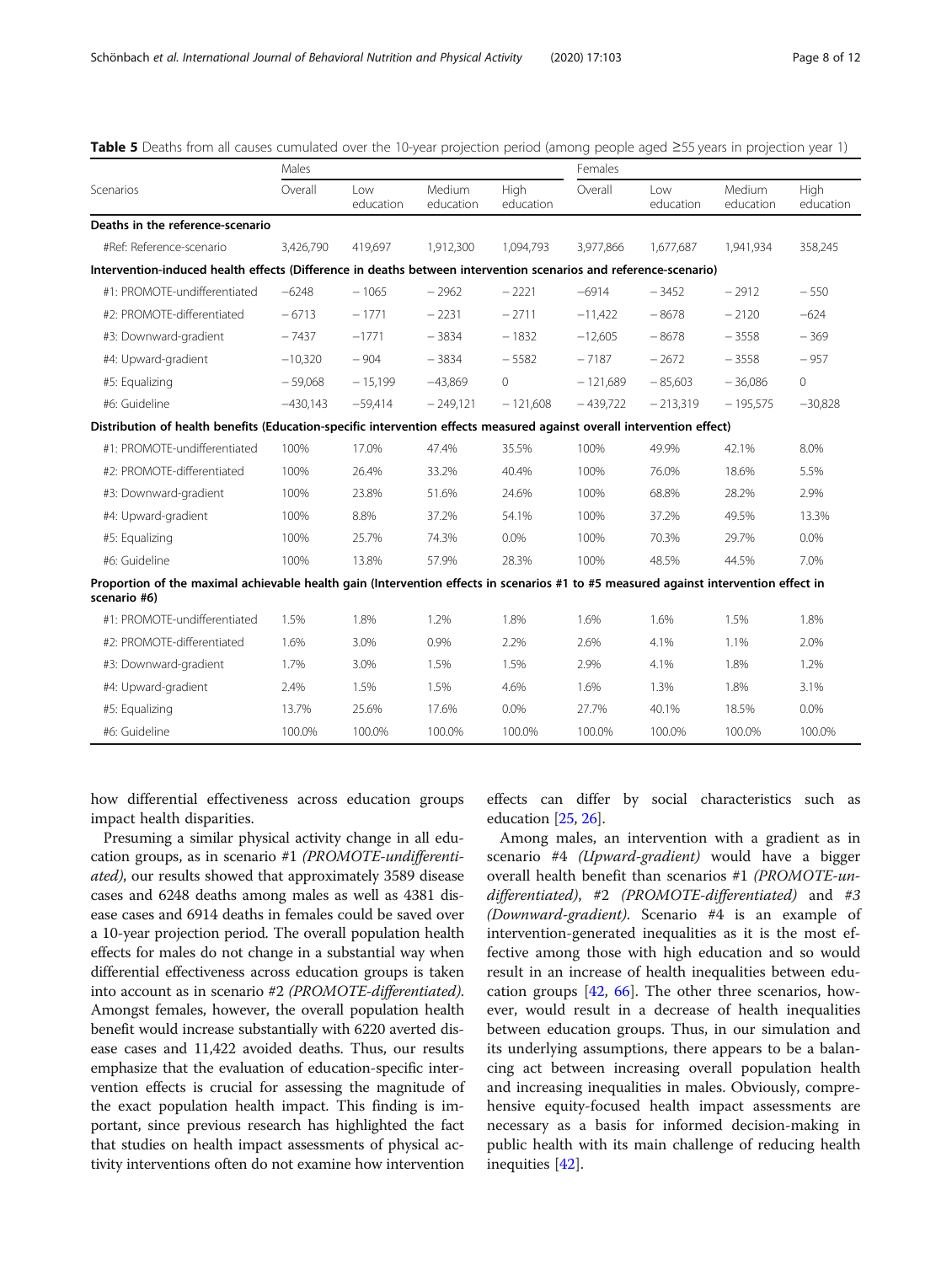Among females, the most disease cases and deaths would be prevented in scenario #3 (Downward-gradient). Under this scenario, the intervention is most efficient in the low educated group, and least in the medium educated group. This scenario, as well as scenario #2 (PRO-MOTE-differentiated), would result in a decrease of health inequalities between education groups. These differences between males and females could be explained by the gender-specific distribution across education groups [[67\]](#page-11-0), with older females more often falling into the low education group than males. Hence, targeting those with lower levels of education would also affect the health differences between genders.

Unfortunately, we were not able to compare our results with other approaches because to our knowledge no other HIA estimating differential health impacts of physical activity interventions among population subgroups characterised by education has been published.

All in all, the health benefits of all four scenarios from scenario #1 (PROMOTE-undifferentiated) through to scenario #4 (Upward-gradient) fall far behind the disease cases and deaths that would be avoided under optimal conditions as in scenario #5 (Equalizing) or scenario #6 (Guideline). Thus, further research could identify interventions or case studies with greater physical activity changes from the literature, and assess their impact on population health and health inequalities.

#### Strengths and limitations

This is the first health impact assessment using the DYNAMO-HIA software tool that has modelled health impacts following behavioural risk factor changes by socioeconomic position. Use of this software as a dynamic model tool for quantitative health impact assessments [[56\]](#page-10-0) is a strength of this analysis. A further strength of our analysis is that we used real-world data on intervention effectiveness as well as fictitious scenarios based on published typologies [\[41](#page-10-0), [42,](#page-10-0) [66\]](#page-11-0).

Limitations stem from model input parameters and assumptions. Specifically, two of our intervention scenarios were based on data from the PROMOTE project, which is an case study of a short intervention implementation within a research project (scenarios #2 and #3). An underlying assumption in our simulation is that the intervention-induced physical activity change observed in this study remains valid over the whole 10-year projection period in our simulation. Otherwise, the IHD, stroke and diabetes cases would adjust to the reference scenario in the long term.

We derived data on physical activity from the GEDA 2014/2015-EHIS dataset, which implemented the EHIS-PAQ to assess physical activity. The EHIS-PAQ provides work-related (including housework and gardening), transport-related, and leisure time physical activity.

Unfortunately, work-related activities were not assessed in terms of frequency and duration and therefore could not be used for our analysis. Nonetheless, we believe the GEDA 2014/2015-EHIS provides the best available data on physical activity for Germany.

For our purposes, we categorized physical activity into three groups (insufficiently active, sufficiently active, additionally active) based on the categories used in the WHO recommendations  $[6]$  $[6]$ . It is possible that people in our simulation increase their physical activity level in the intervention scenarios without switching to a higher physical activity category. In these cases, the DYNAMO-HIA software tool underestimates health benefits of intervention scenarios compared to the referencescenario.

We simulated the effect of increased physical activity on three diseases (IHD, stroke and diabetes), but not on cancer. Given that an increase in physical activity of 10 MET-hours per week has previously been shown to induce a 7% reduction in cancer incidence [[3\]](#page-9-0), additional health benefits from the reduction of cancer cases can be expected in the intervention scenarios that were not considered in this analysis.

For IHD, stroke and diabetes, the original data source did not provide relative risks differentiated by gender or education [\[52\]](#page-10-0). Nevertheless, we used these relative risks since they were also used in the Primetime CE model [[68\]](#page-11-0). For all-cause-mortality, the original data source provided relative risks stratified by potential effect modifiers such as gender and education [[53](#page-10-0)]. We used gender-specific relative risks in this case, but not education-specific relative risks because the confidence intervals of education-specific relative risks were overlapping.

In DYNAMO-HIA, prevalence, incidence and mortality are differentiated by age and gender, but further distinctions (for instance by education or other indicators of socioeconomic position) are not possible. Health disparities between education groups calculated by DYNA MO-HIA are therefore solely driven by differences in physical activity behaviours and can be completely removed by adjusting physical activity levels, which is an oversimplified assumption of reality. Previous research, for example, has found that health behaviours explained only 45% of educational differences in all-cause mortality among men and 38% among women, with physical activity explaining 14 and 9%, respectively [[11\]](#page-9-0).

Finally, we used education as an indicator of socioeconomic position. Education seems to be the most frequent indicator of socioeconomic position when examining inequalities in physical activity [[69,](#page-11-0) [70](#page-11-0)]. Nevertheless, both education and income appear to be important indicators when examining inequalities in physical activity [\[69](#page-11-0)]. For instance, leisure-time physical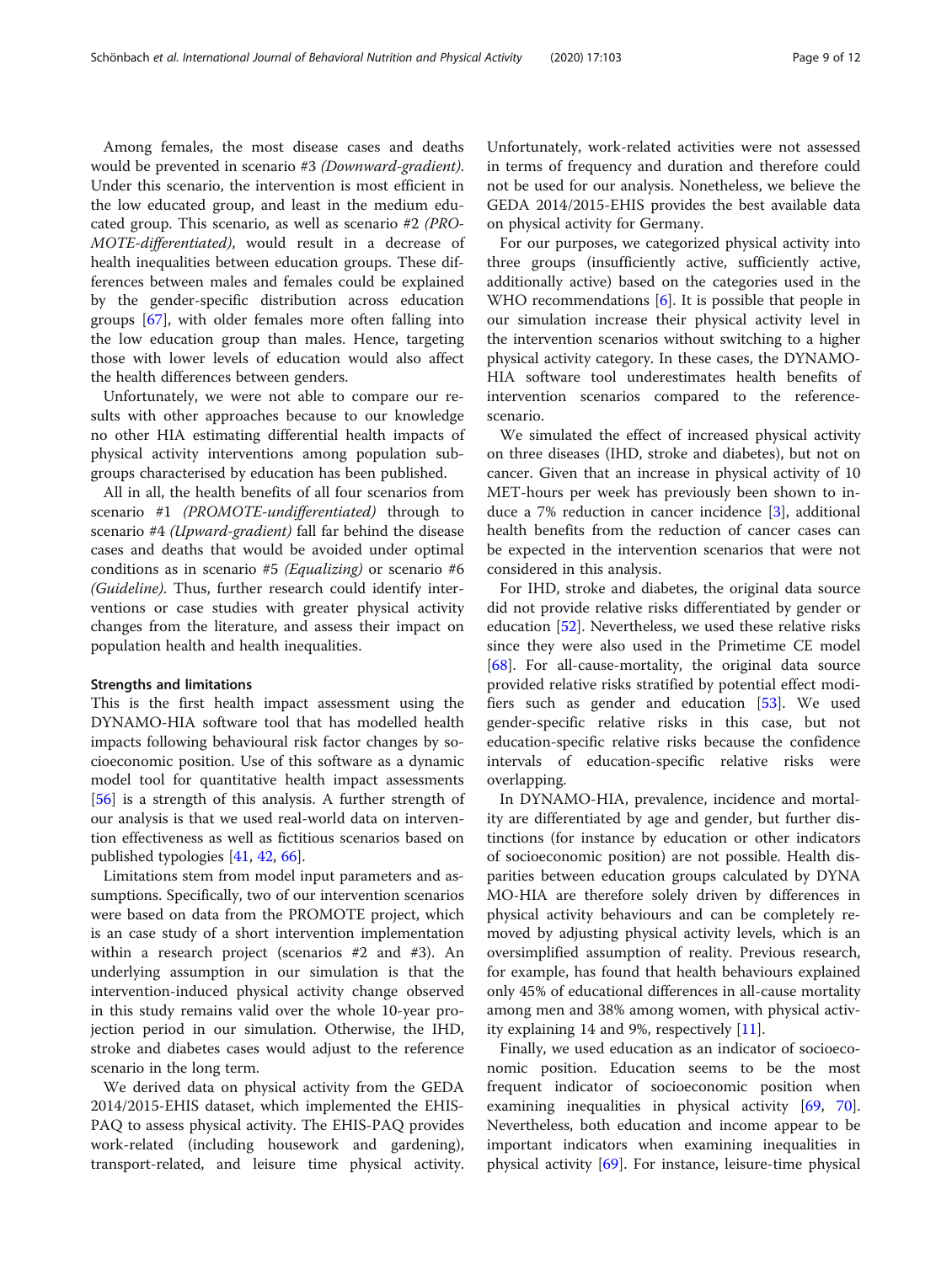<span id="page-9-0"></span>activity has not only been shown to be determined by individual physical activity cognitions and household financial assets, but also environmental and neighbourhood factors. These factors were able to explain both educational and income inequalities in physical activity to a great extent [\[71](#page-11-0)]. Even though education and income are correlated indicators, they may explain different causal mechanisms [\[72\]](#page-11-0).

#### Conclusions

The tackling of social inequalities in health is the central challenge of public health [\[73](#page-11-0)]. In Germany, these inequalities appear to have increased in recent years [\[74](#page-11-0)]. Therefore, health impact assessments with a focus on equity are essential [[75\]](#page-11-0). This paper provides the first assessment of how the overall population health impact varies depending on how intervention-induced physical activity change differs across education groups. The results of this study show that in order to correctly project population health effects and choose between options of intervention types from a public health perspective, data on subgroup-specific intervention effects are needed. Furthermore, this paper highlights the importance of assessing the distribution of health impacts both overall and within a population as interventions with the greatest population health gain might be accompanied by an increase in health inequalities. Further improvements are needed in the analysis and reporting of differential intervention effects across social groups, as well as in methods to estimate population health impacts of interventions that take social inequalities in population health, health determinants and risk estimates into account. Better data on equity impacts of interventions on population health under real-life conditions would help public health professionals and policy makers in designing and implementing interventions suitable for tackling social inequalities in health.

#### Abbreviations

MVPA: Moderate-to-vigorous physical activity; ISCED: International standard classification of education; IHD: Ischemic heart disease; MET: Metabolic equivalent of task; WHO: World health organization; EHIS: European health interview survey; EHIS-PAQ: European health interview survey-physical activity questionnaire

#### Acknowledgements

We would like to thank the Robert Koch-Institute for providing us with the data from the GEDA 2014/2015-EHIS study.

#### Authors' contributions

JS, GB, GC and SKL conceptualized the study. KM provided expertise on the GEDA study and data.

SM and CVR provided expertise on the PROMOTE project. MM provided expertise on physical activity data sources. JS analysed the data, conducted the health impact assessment and prepared the manuscript. JS and SKL interpreted results. GB, GC and SKL revised the manuscript critically. All authors provided feedback on the manuscript and approved the final manuscript.

#### Funding

This research is funded by the German Federal Ministry of Education and Research, funding number for University of Bremen: 01EL1822B. The funder had no involvement in the design of the study, in the collection, analysis, and interpretation of data, or in writing the manuscript. Open access funding provided by Projekt DEAL.

#### Availability of data and materials

The datasets used and/or analysed during the current study are available from the corresponding author on request.

#### Ethics approval and consent to participate

The PROMOTE study was approved by the Ethics Committee of the Chemnitz University of Technology (TU Chemnitz), Faculty of Behavioral and Social Sciences (number: V-099-17-HS-CVR-PROMOTE-03072015), and was registered at the German Clinical Trials Register (DRKS00010052, Date of registration 07-11-2016). Data collection took place in the federal states of Bremen and Lower Saxony, Germany, from May 2016 to November 2017. All study participants were fully informed about the study and provided informed consent.

#### Consent for publication

Not applicable.

#### Competing interests

The authors declare that they have no competing interests.

#### Author details

<sup>1</sup>University of Bremen, Institute of Public Health and Nursing Research Department of Social Epidemiology, Bremen, Germany. <sup>2</sup>University of Bremen, Health Sciences Bremen, Bremen, Germany. <sup>3</sup>Robert Koch Institute, Berlin, Germany. <sup>4</sup>NRW Centre for Health, Bochum, Germany. <sup>5</sup>Leibniz Institute for Prevention Research and Epidemiology – BIPS, Bremen, Germany. <sup>6</sup>Chemnitz University of Technology, Institute of Human Movement Science and Health, Chemnitz, Germany. <sup>7</sup>University of Münster Institute of Sport and Exercise Sciences, Münster, Germany. <sup>8</sup>University of Bremen, Institute of Public Health and Nursing Research, Department of Health Services Research, Bremen, Germany.

#### Received: 2 January 2020 Accepted: 21 July 2020 Published online: 14 August 2020

#### References

- 1. Daskalopoulou C, Stubbs B, Kralj C, Koukounari A, Prince M, Prina AM. Physical activity and healthy ageing: a systematic review and meta-analysis of longitudinal cohort studies. Ageing Res Rev. 2017;38:6–17.
- 2. World Health Organization. World report on ageing and health. Geneva: World Health Organization; 2015.
- 3. Liu L, Shi Y, Li T, Qin Q, Yin J, Pang S, et al. Leisure time physical activity and cancer risk: evaluation of the WHO's recommendation based on 126 highquality epidemiological studies. Br J Sports Med. 2016;50(6):372–8.
- 4. Warburton DE, Nicol CW, Bredin SS. Health benefits of physical activity: the evidence. CMAJ. 2006;174(6):801–9.
- 5. Reiner M, Niermann C, Jekauc D, Woll A. Long-term health benefits of physical activity - a systematic review of longitudinal studies. BMC Public Health. 2013;13:813.
- 6. World Health Organization. Global recommendations on physical activity for health. Geneva: World Health Organization; 2010.
- 7. Marques A, Sarmento H, Martins J, Saboga NL. Prevalence of physical activity in European adults - compliance with the World Health Organization's physical activity guidelines. Prev Med. 2015;81:333–8.
- 8. Galobardes B, Shaw M, Lawlor DA, Lynch JW, Smith GD. Indicators of socioeconomic position (part 1). J Epidemiol Community Health. 2006;60(1): 7–12.
- 9. Notthoff N, Reisch P, Gerstorf D. Individual characteristics and physical activity in older adults: a systematic review. Gerontology. 2017;63(5):443–59. 10. Finger JD, Mensink G, Lange C, Manz K. Health-enhancing physical activity
- during leisure time among adults in Germany. J Heal Monit. 2017;2(2):35–42.
- 11. Laaksonen M, Talala K, Martelin T, Rahkonen O, Roos E, Helakorpi S, et al. Health behaviours as explanations for educational level differences in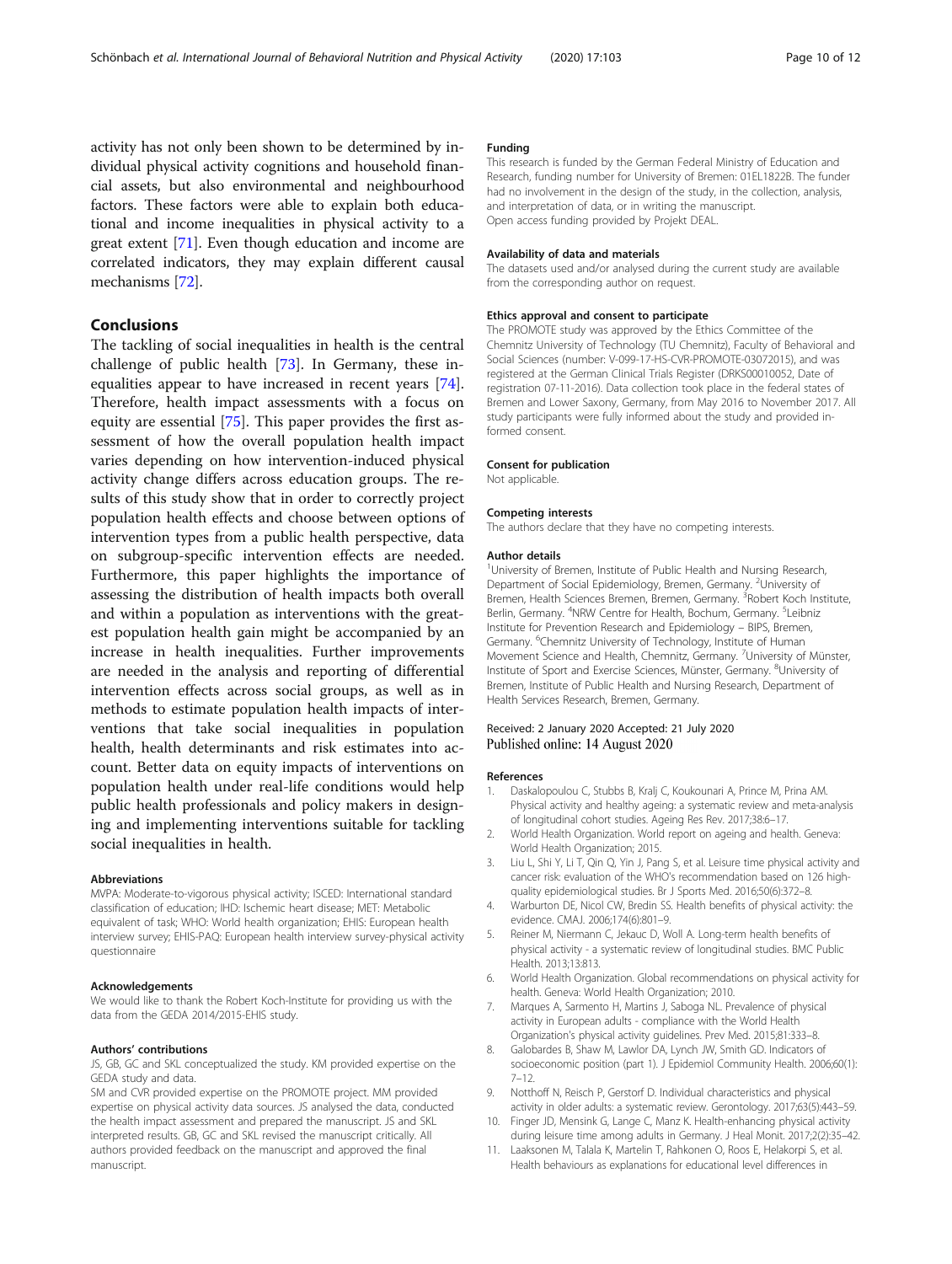<span id="page-10-0"></span>cardiovascular and all-cause mortality: a follow-up of 60 000 men and women over 23 years. Eur J Pub Health. 2007;18(1):38–43.

- 12. Petrovic D, de Mestral C, Bochud M, Bartley M, Kivimaki M, Vineis P, et al. The contribution of health behaviors to socioeconomic inequalities in health: a systematic review. Prev Med. 2018;113:15–31.
- 13. Hoebel J, Finger JD, Kuntz B, Kroll LE, Manz K, Lange C, et al. Changing educational inequalities in sporting inactivity among adults in Germany: a trend study from 2003 to 2012. BMC Public Health. 2017;17(1):547.
- 14. Busch MA, Kuhnert R. 12-Monats-Prävalenz einer koronaren Herzkrankheit in Deutschland. J Heal Monit. 2017;2(1):64–9.
- 15. Busch MA, Kuhnert R. 12-Monats-Prävalenz von Schlaganfall oder chronischen Beschwerden infolge eines Schlaganfalls in Deutschland. J Heal Monit. 2017;2(1):70–6.
- 16. Heidemann C, Kuhnert R, Born S, Scheidt-Nave C. 12-Monats-Prävalenz des bekannten Diabetes mellitus in Deutschland. J Heal Monit. 2017;2(1):48–56.
- 17. Lampert T, Hoebel J. Socioeconomic inequalities in health in later life. Z Gerontol Geriatr. 2019;52(Suppl 1):91–9.
- 18. Mirowsky J, Ross CE. Education, social status, and health. New York: Aldine de Gruyter; 2003.
- 19. Galobardes B, Shaw M, Lawlor DA, Smith GD, Lynch J. Indicators of socioeconomic position. In: Oakes JM, Kaufman JS, editors. Methods in social epidemiology. San Francisco: Wiley; 2006.
- 20. Shaw M, Galobardes B, Lawlor DA, Lynch J, Wheeler B, Smith GD. The handbook of inequality and socioeconomic position. Bristol: The Policy Press; 2007.
- 21. Glymour MM, Avendano M, Kawachi I. Socioeconomic status and health. In: Berkman LF, Kawachi I, Glymour MM, editors. Social epidemiology. New York: Oxford University Press; 2014.
- 22. World Health Organization. Global action plan on physical activity 2018– 2030: more active people for a healthier world. Geneva: World Health Organization; 2018.
- 23. Baxter S, Johnson M, Payne N, Buckley-Woods H, Blank L, Hock E, et al. Promoting and maintaining physical activity in the transition to retirement: a systematic review of interventions for adults around retirement age. Int J Behav Nutr Phys Act. 2016;13:12.
- 24. Hobbs N, Godfrey A, Lara J, Errington L, Meyer TD, Rochester L, et al. Are behavioral interventions effective in increasing physical activity at 12 to 36 months in adults aged 55 to 70 years? A systematic review and metaanalysis. BMC Med. 2013;11:75.
- 25. Lehne G, Bolte G. Impact of universal interventions on social inequalities in physical activity among older adults: an equity-focused systematic review. Int J Behav Nutr Phys Act. 2017;14(1):20.
- 26. Attwood S, van Sluijs E, Sutton S. Exploring equity in primary-care-based physical activity interventions using PROGRESS-plus: a systematic review and evidence synthesis. Int J Behav Nutr Phys Act. 2016;13(1):60.
- 27. White M, Adams J, Heywood P. How and why do interventions that increase health overall widen inequalities within populations? In: Babones SJ, editor. Social inequality and public health. Bristol, UK: The Policy Press; 2009. p. 65–81.
- 28. Adams J, Mytton O, White M, Monsivais P. Why are some population interventions for diet and obesity more equitable and effective than others? The role of individual agency. PLoS Med. 2016;13(4):e1001990.
- 29. Kemm J. Health impact assessment: past achievement, current understanding, and future Progress. Oxford: Oxford University Press; 2012.
- 30. Heller J, Givens ML, Yuen TK, Gould S, Jandu MB, Bourcier E, et al. Advancing efforts to achieve health equity: equity metrics for health impact assessment practice. Int J Environ Res Public Health. 2014;11(11):11054–64.
- 31. Povall SL, Haigh FA, Abrahams D, Scott-Samuel A. Health equity impact assessment. Health Promot Int. 2013;29(4):621–33.
- 32. Holm AL, Glumer C, Diderichsen F. Health impact assessment of increased cycling to place of work or education in Copenhagen. BMJ Open. 2012;2(4):e001135.
- 33. Cobiac LJ, Vos T, Barendregt JJ. Cost-effectiveness of interventions to promote physical activity: a modelling study. PLoS Med. 2009;6(7):e1000110.
- Mansfield TJ, MacDonald Gibson J. Health impacts of increased physical activity from changes in transportation infrastructure: quantitative estimates for three communities. Biomed Res Int. 2015;2015:812325.
- 35. Lehne G, Voelcker-Rehage C, Meyer J, Bammann K, Gansefort D, Bruchert T, et al. Equity impact assessment of interventions to promote physical activity among older adults: a logic model framework. Int J Environ Res Public Health. 2019;16(3):420.
- 36. Forberger S, Bammann K, Bauer J, Boll S, Bolte G, Brand T, et al. How to tackle key challenges in the promotion of physical activity among older adults (65+): the AEQUIPA network approach. Int J Environ Res Public Health. 2017;14(4):379.
- 37. Muellmann S, Buck C, Voelcker-Rehage C, Bragina I, Lippke S, Meyer J, et al. Effects of two web-based interventions promoting physical activity among older adults compared to a delayed intervention control group in northwestern Germany: results of the PROMOTE community-based intervention trial. Prev Med Rep. 2019;15:100958.
- 38. Czwikla G, Boen F, Cook DG, de Jong J, Harris T, Hilz LK, et al. Equity-specific effects of interventions to promote physical activity among middle-aged and older adults: development of a collaborative equity-specific re-analysis strategy. Int J Environ Res Public Health. 2019;16(7):3195.
- 39. Ekwunife OI, Lhachimi SK. Cost-effectiveness of human papilloma virus (HPV) vaccination in Nigeria: a decision analysis using pragmatic parameter estimates for cost and programme coverage. BMC Health Serv Res. 2017;17(1):815.
- 40. Claxton K. The irrelevance of inference: a decision-making approach to the stochastic evaluation of health care technologies. J Health Econ. 1999;18(3): 341–64.
- 41. Benach J, Malmusi D, Yasui Y, Martinez JM. A new typology of policies to tackle health inequalities and scenarios of impact based on Rose's population approach. J Epidemiol Community Health. 2013;67(3):286–91.
- 42. Frohlich KL, Potvin L. Transcending the known in public health practice: the inequality paradox: the population approach and vulnerable populations. Am J Public Health. 2008;98(2):216–21.
- 43. Ainsworth BE, Haskell WL, Herrmann SD, Meckes N, Bassett DR Jr, Tudor-Locke C, et al. 2011 compendium of physical activities: a second update of codes and MET values. Med Sci Sports Exerc. 2011;43(8):1575–81.
- 44. Ainsworth BE, Haskell WL, Whitt MC, Irwin ML, Swartz AM, Strath SJ, et al. Compendium of physical activities: an update of activity codes and MET intensities. Med Sci Sports Exerc. 2000;32(9 Suppl):S498–504.
- 45. Lange C, Jentsch F, Allen J, Hoebel J, Kratz AL, von der Lippe E, et al. Data resource profile: German health update (GEDA) -the health interview survey for adults in Germany. Int J Epidemiol. 2015;44(2):442–50.
- 46. Saß A-C, Lange C, Finger JD, Allen J, Born S, Hoebel J, et al. Gesundheit in Deutschland aktuell – Neue Daten für Deutschland und Europa. Hintergrund und Studienmethodik von GEDA 2014/2015-EHIS. J Heal Monit. 2017;2(1):83–90.
- 47. Fehr A, Lange C, Fuchs J, Neuhauser H, Schmitz R. Gesundheitsmonitoring und Gesundheitsindikatoren in Europa. J Heal Monit. 2017;2(1):3–23.
- 48. Finger JD, Tafforeau J, Gisle L, Oja L, Ziese T, Thelen J, et al. Development of the European health interview survey - physical activity questionnaire (EHIS-PAQ) to monitor physical activity in the European Union. Arch Public Health. 2015;73:59.
- 49. Baumeister SE, Ricci C, Kohler S, Fischer B, Topfer C, Finger JD, et al. Physical activity surveillance in the European Union: reliability and validity of the European health interview survey-physical activity questionnaire (EHIS-PAQ). Int J Behav Nutr Phys Act. 2016;13:61.
- 50. UNESCO Institute for Statistics. International standard classification of education: ISCED 2011. Montreal: UNESCO Institute for Statistics; 2012.
- 51. OECD, Eurostat, UNESCO Institute for Statistics. ISCED 2011 operational manual: guidelines for classifying National Education Programmes and related qualifications. Paris: OECD Publishing; 2015.
- 52. Wahid A, Manek N, Nichols M, Kelly P, Foster C, Webster P, Kaur A, Friedemann Smith C, Wilkins E, Rayner M, Roberts N, Scarborough P. Quantifying the association between physical activity and cardiovascular disease and diabetes: a systematic review and meta-analysis. J Am Heart Assoc. 2016;5(9):e002495.
- 53. Arem H, Moore SC, Patel A, Hartge P, Berrington de Gonzalez A, Visvanathan K, et al. Leisure time physical activity and mortality: a detailed pooled analysis of the dose-response relationship. JAMA Intern Med. 2015;175(6):959–67.
- 54. National Institute for Public Health and the Environment. DYNAMO-HIA. Available from: <https://www.dynamo-hia.eu/>. Accessed 18 Nov 2019.
- 55. Boshuizen HC, Lhachimi SK, van Baal PH, Hoogenveen RT, Smit HA, Mackenbach JP, et al. The DYNAMO-HIA model: an efficient implementation of a risk factor/chronic disease Markov model for use in health impact assessment (HIA). Demography. 2012;49(4):1259–83.
- 56. Lhachimi SK, Nusselder WJ, Smit HA, van Baal P, Baili P, Bennett K, et al. DYNAMO-HIA- a dynamic modeling tool for generic health impact assessments. PLoS One. 2012;7(5):e33317.
- 57. Hendriksen MA, van Raaij JM, Geleijnse JM, Breda J, Boshuizen HC. Health gain by salt reduction in europe: a modelling study. PLoS One. 2015;10(3):e0118873.